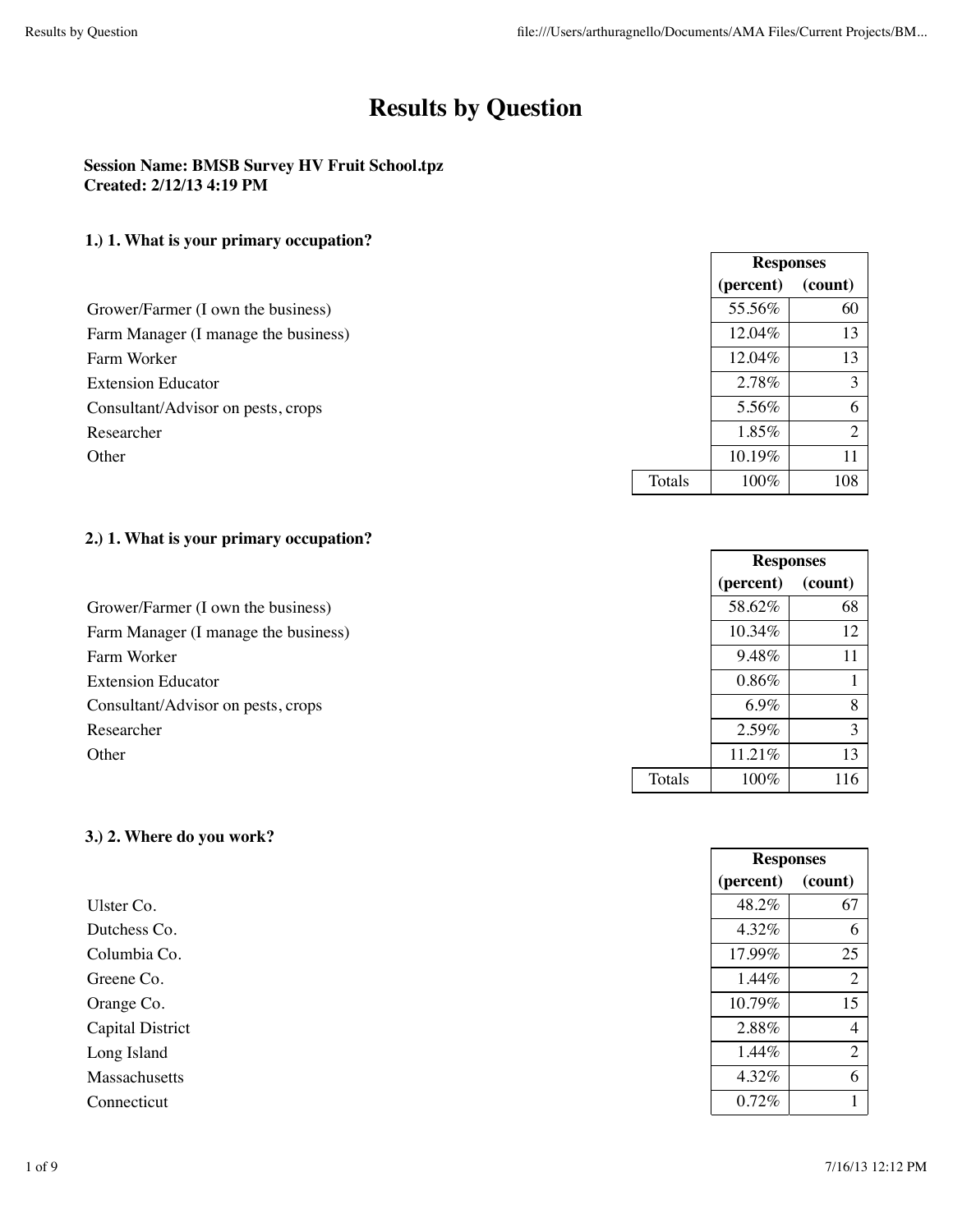| Other |        | 7.91% |     |
|-------|--------|-------|-----|
|       | Totals | 100%  | 139 |

**Responses**

### **4.) 3. Which of the four pictures is a Brown Marmorated Stink Bug (BMSB)? (More than one answer could be correct.)**

|            |        | (percent) | (count)        |
|------------|--------|-----------|----------------|
| Picture A  |        | 78.57%    | 110            |
| Picture B  |        | 13.57%    | 19             |
| Picture C  |        | 2.86%     | $\overline{4}$ |
| Picture D  |        | 3.57%     | 5              |
| Don't know |        | 1.43%     | 2              |
|            | Totals | 100%      | 140            |

### **5.) 4. Based on the previous question with the photos of insects, how do you know which one(s) were the BMSB?**

|                                   |        | <b>Responses</b> |              |
|-----------------------------------|--------|------------------|--------------|
|                                   |        | (percent)        | (count)      |
| White bands on antennae           |        | 24.64%           | 34           |
| Alternating spots on back edge    |        | 13.04%           | 18           |
| Color pattern                     |        | 17.39%           | 24           |
| Shape                             |        | 5.07%            | $\mathbf{r}$ |
| More than one of the above        |        | 36.96%           | 51           |
| Don't know what a BMSB looks like |        | 2.9%             | 4            |
|                                   | Totals | 100%             | 138          |

### **6.) 5a. Have you ever seen this damage on field or sweet corn?**

|                          |        | (percent) | (count)        |
|--------------------------|--------|-----------|----------------|
| Never                    |        | 30.37%    | 41             |
| Yes, in 2011             |        | 2.96%     | $\overline{4}$ |
| Yes, in 2012             |        | 5.19%     | $\tau$         |
| Yes, in both 2011 & 2012 |        | 5.93%     | 8              |
| Did not grow this crop   |        | 55.56%    | 75             |
|                          | Totals | 100%      | 135            |

#### **7.) 5b. Have you ever seen this damage in apple or another tree fruit?**

|              |           | <b>Responses</b> |
|--------------|-----------|------------------|
|              | (percent) | (count)          |
| Never        | 22.63%    | 21               |
| Yes, in 2011 | 5.84%     | 8                |
| Yes, in 2012 | 40.15%    | 55               |

**Responses**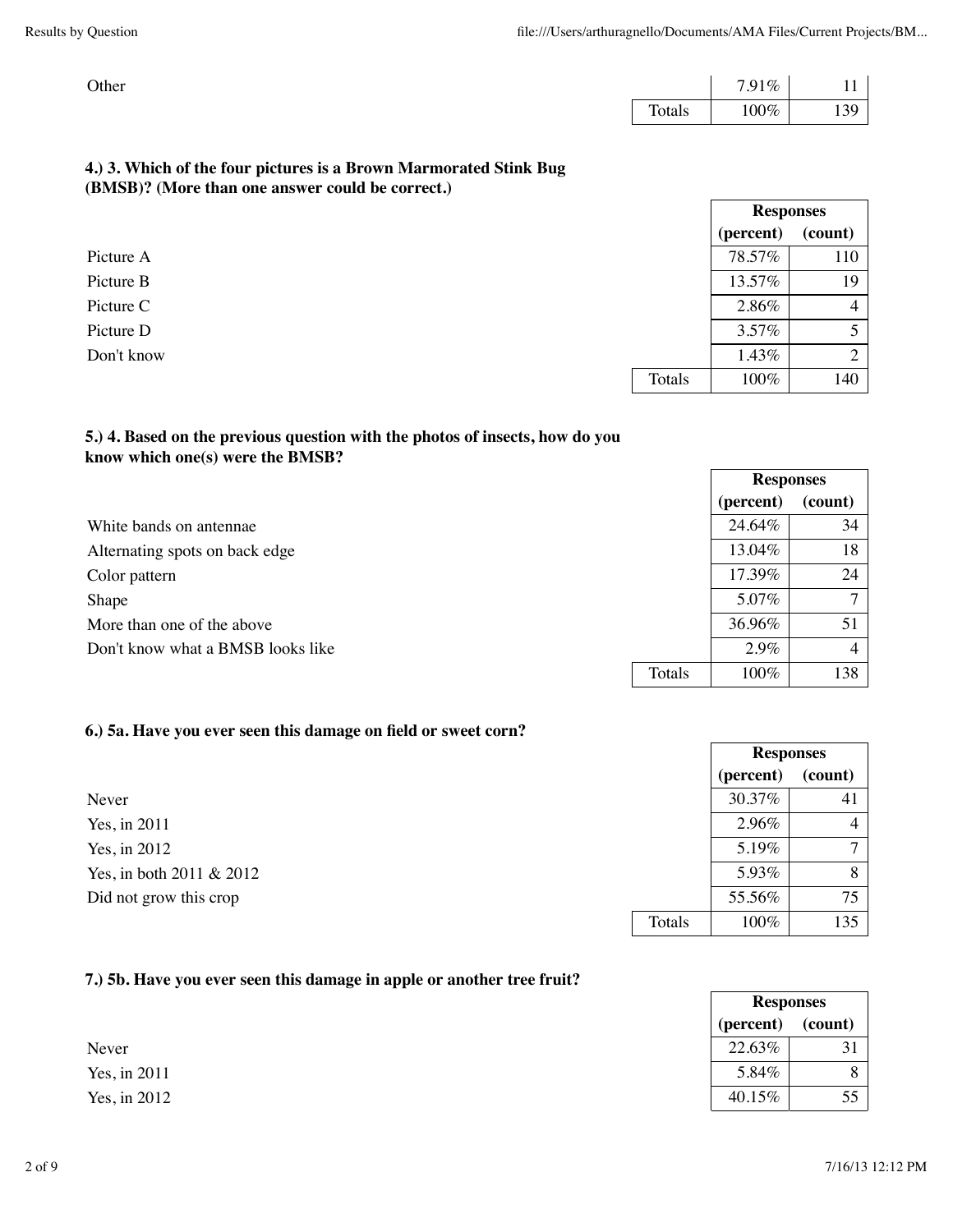| Yes, in both $2011 \& 2012$ |        | 29.2%   | 40  |
|-----------------------------|--------|---------|-----|
| Did not grow this crop      |        | 2.19%   |     |
|                             | Totals | $100\%$ | 137 |

### **8.) 5d. Have you ever seen this damage in soy or green bean?**

|                          |        | <b>Responses</b> |         |
|--------------------------|--------|------------------|---------|
|                          |        | (percent)        | (count) |
| Never                    |        | 27.83%           | 32      |
| Yes, in $2011$           |        | $0.87\%$         |         |
| Yes, in 2012             |        | 8.7%             | 10      |
| Yes, in both 2011 & 2012 |        | 9.57%            |         |
| Did not grow this crop   |        | 53.04%           | 61      |
|                          | Totals | 100%             | 115     |

### **9.) 6a. Have you had BMSB damage in Apple?**

|                        |        | <b>Responses</b> |         |
|------------------------|--------|------------------|---------|
|                        |        | (percent)        | (count) |
| Yes $-2011$            |        | $6.2\%$          | 8       |
| Yes - $2012$           |        | 37.98%           | 49      |
| Yes - both 2011 & 2012 |        | 24.03%           | 31      |
| No damage yet          |        | 31.78%           | 41      |
|                        | Totals | 100%             | 129     |

#### **10.) 6b. Have you had BMSB damage in Peach?**

|                        |        | (percent) | (count)        |
|------------------------|--------|-----------|----------------|
| Yes $-2011$            |        | $0.94\%$  |                |
| Yes - $2012$           |        | 9.43%     | 10             |
| Yes - both 2011 & 2012 |        | $6.6\%$   | $\overline{ }$ |
| No damage yet          |        | 83.02%    | 88             |
|                        | Totals | 100%      | 106            |

### **11.) 6c. Have you had BMSB damage in Plum?**

|                        |        | <b>Responses</b> |         |
|------------------------|--------|------------------|---------|
|                        |        | (percent)        | (count) |
| $Yes - 2011$           |        | 2.73%            |         |
| $Yes - 2012$           |        | 4.55%            |         |
| Yes - both 2011 & 2012 |        | $7.27\%$         | 8       |
| No damage yet          |        | 85.45%           | 94      |
|                        | Totals | 100%             | 110     |

**Responses**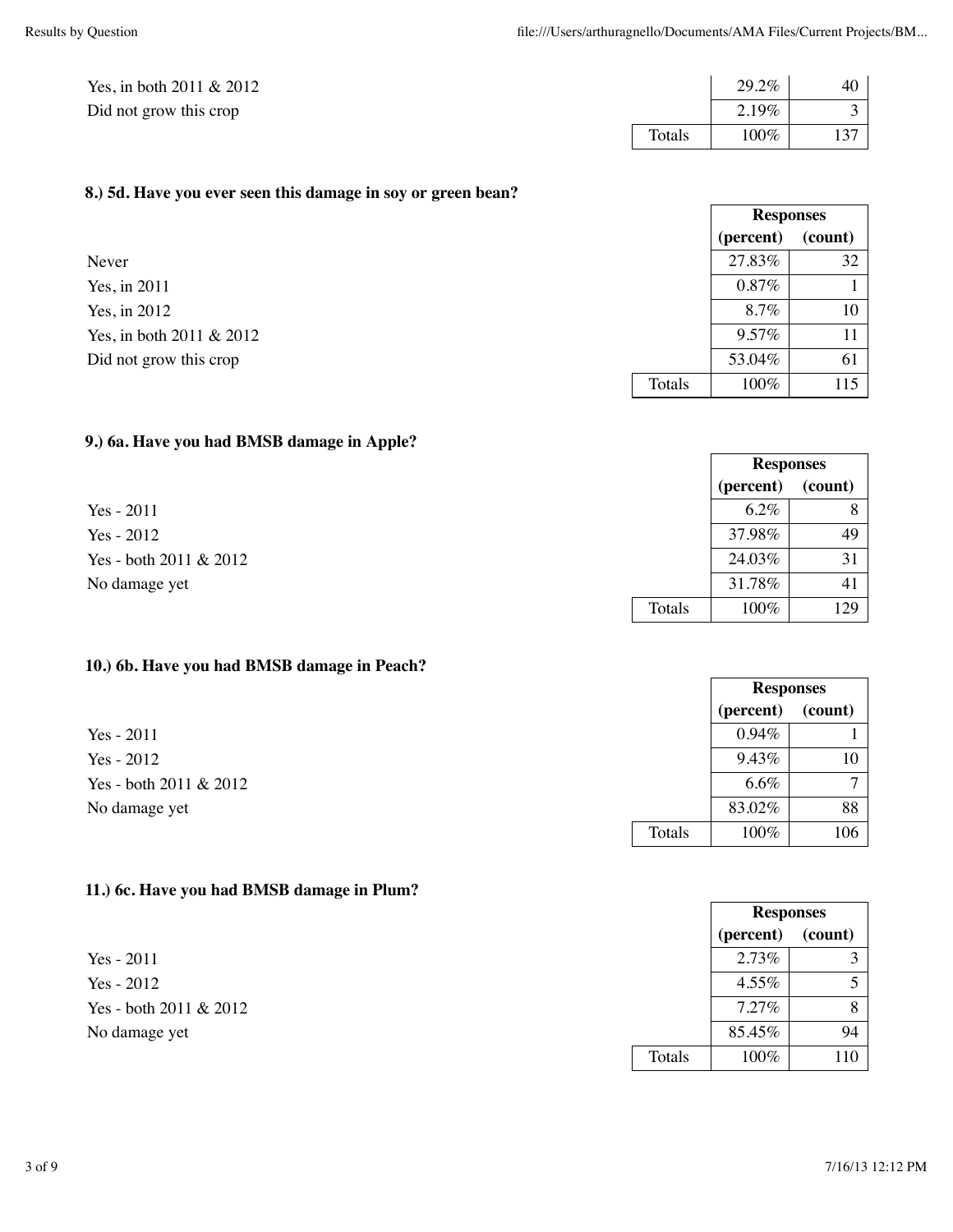#### **12.) 6d. Have you had BMSB damage in Grape?**

|                        |        | (percent) | (count) |
|------------------------|--------|-----------|---------|
| Yes $-2011$            |        | 1.08%     |         |
| Yes - $2012$           |        | 5.38%     |         |
| Yes - Both 2011 & 2012 |        | 4.3%      |         |
| No damage yet          |        | 89.25%    | 83      |
|                        | Totals | 100%      | 93      |

#### **13.) 6e. Have you had BMSB damage in Brambles?**

**14.) 6f. Have you had BMSB damage in Cherries?**

**15.) 6g. Have you had BMSB damage in any other tree fruit (Pear,**

**Nectarine, Apricot)?**

|                        |        | <b>Responses</b> |         |
|------------------------|--------|------------------|---------|
|                        |        | (percent)        | (count) |
| $Yes - 2011$           |        | 3.41%            | ◠       |
| $Yes - 2012$           |        | $9.09\%$         | 8       |
| Yes - both 2011 & 2012 |        | 10.23%           | Q       |
| No damage yet          |        | 77.27%           | 68      |
|                        | Totals | 100%             | 88      |

**Responses**

## **Responses (percent) (count)**  $Yes - 2011$  3.09% 3.09% 3  $Yes - 2012$  5.15% 5 Yes - both 2011 & 2012 4.12%  $\begin{array}{|c|c|c|c|c|c|c|c|c|} \hline &4.12\% & &4.12\% \hline \end{array}$ No damage yet 85 Totals 100% 97

| $\cdots$ . $\cdots$    |        |                  |                |
|------------------------|--------|------------------|----------------|
|                        |        | <b>Responses</b> |                |
|                        |        | (percent)        | (count)        |
| $Yes - 2011$           |        | 2.06%            |                |
| $Yes - 2012$           |        | 15.46%           | 15             |
| Yes - both 2011 & 2012 |        | 7.22%            | $\overline{ }$ |
| No damage yet          |        | 75.26%           | 73             |
|                        | Totals | 100%             | 97             |
|                        |        |                  |                |

**Responses (percent) (count)**

#### **16.) 6h. Have you had BMSB damage in Peppers?**

 $Yes - 2011$  2.44% 2  $Yes - 2012$  12.2% 10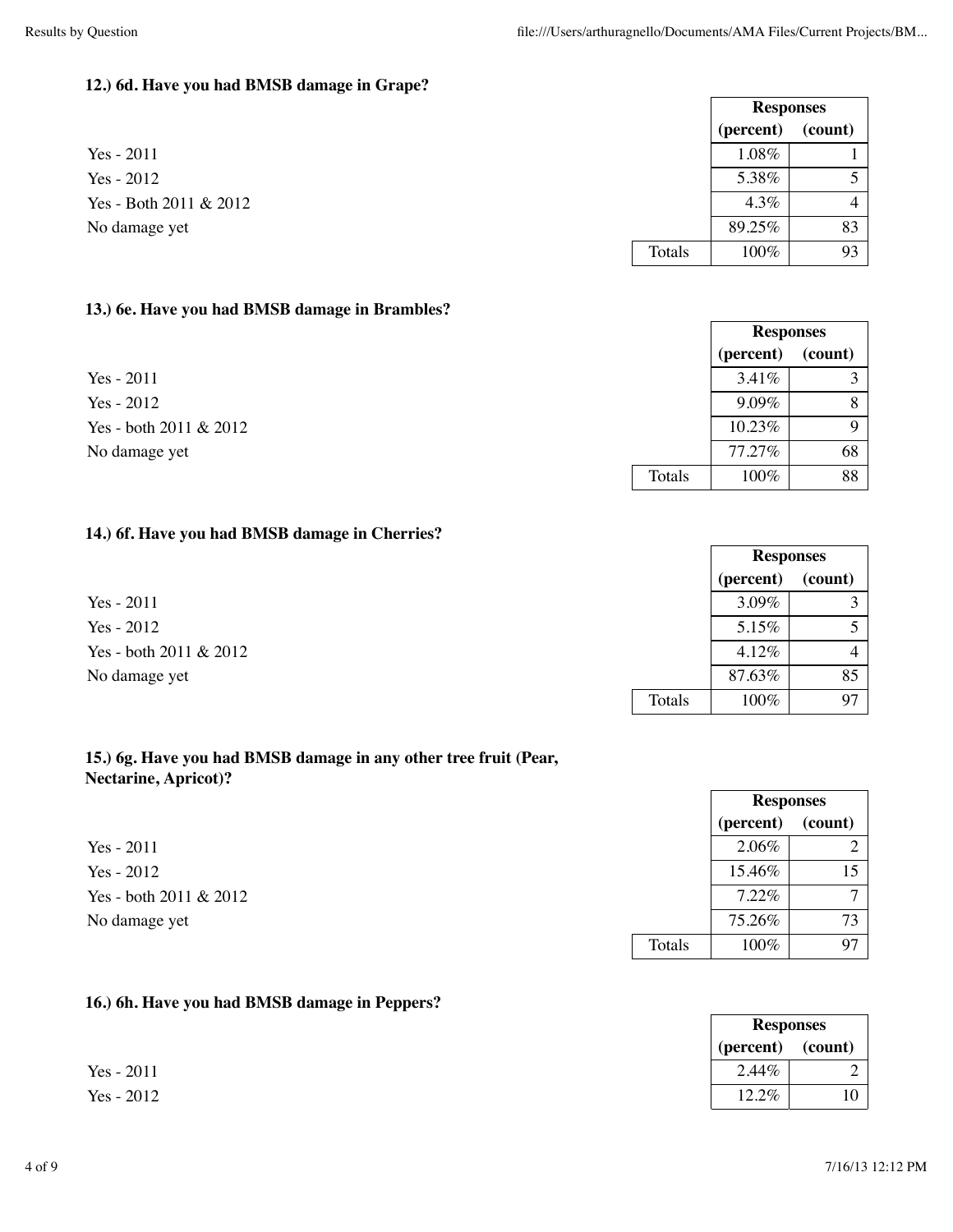**Responses**

| Yes - both $2011 \& 2012$ |        | 14.63%  | 12 |
|---------------------------|--------|---------|----|
| No damage yet             |        | 70.73%  | 58 |
|                           | Totals | $100\%$ | 82 |

#### **17.) 6i. Have you had BMSB damage in Tomatoes?**

|                        |        | (percent) | (count) |
|------------------------|--------|-----------|---------|
| Yes $-2011$            |        | 1.15%     |         |
| Yes - $2012$           |        | $9.2\%$   |         |
| Yes - both 2011 & 2012 |        | 12.64%    |         |
| No damage yet          |        | 77.01%    | -67     |
|                        | Totals | 100%      | 87      |

### **18.) 7a. Approximately how much did BMSB decrease your profit for your crop? Consider increased labor AND pest control costs AND loss of quality and product.**

|                                 |        | <b>Responses</b> |             |
|---------------------------------|--------|------------------|-------------|
|                                 |        | (percent)        | (count)     |
| No loss in profit               |        | 18.66%           | 25          |
| Less than $33\%$ loss in profit |        | 27.61%           | 37          |
| 33-66% loss in profit           |        | 6.72%            | $\mathbf Q$ |
| More than $67\%$ loss in profit |        | 4.48%            | 6           |
| Don't know or can't say         |        | 42.54%           | 57          |
|                                 | Totals | 100%             | 134         |

#### **19.) 7b. Which was the area that contributed to the most loss?**

|                                                     |        | (percent) | (count)        |
|-----------------------------------------------------|--------|-----------|----------------|
| Labor                                               |        | 3.97%     | 5              |
| Pest control expenses, including chemicals and fuel |        | 11.9%     | 15             |
| Quality of harvest                                  |        | 26.19%    | 33             |
| Amount of harvest                                   |        | 3.17%     | $\overline{4}$ |
| Loss of certification                               |        | 1.59%     | 2              |
| Lost money on U-Pick                                |        | $0\%$     | $\overline{0}$ |
| Loss of money from sale after harvest (processor)   |        | 1.59%     | 2              |
| Hard to say, but lost money                         |        | 17.46%    | 22             |
| Don't know                                          |        | 34.13%    | 43             |
|                                                     | Totals | 100%      | 126            |

#### **20.) 8. How does your loss in this crop translate into dollars?**

| <b>Responses</b> |         |  |
|------------------|---------|--|
| (percent)        | (count) |  |

**Responses**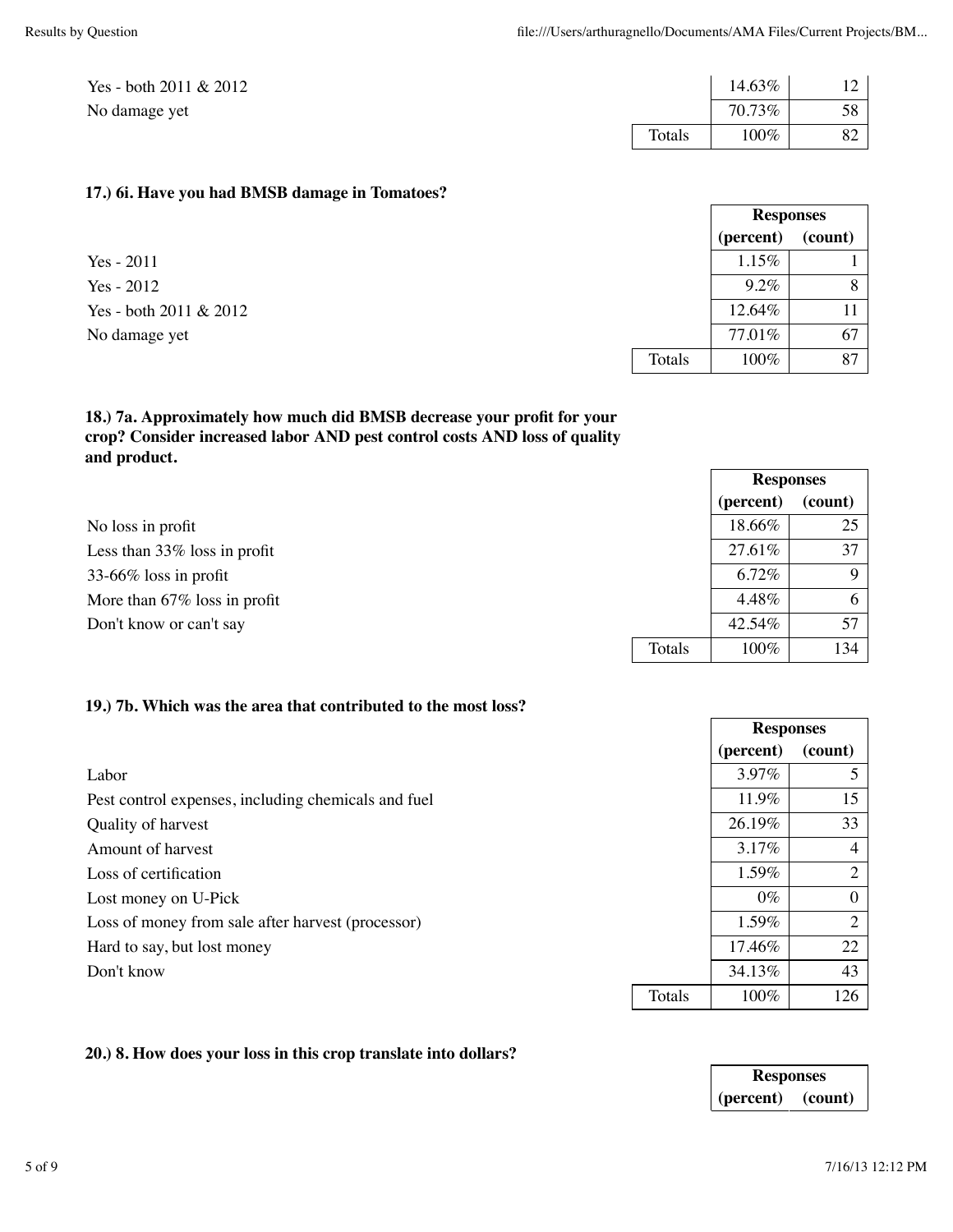**Responses**

٦

**Responses**

**Responses**

| Loss was less than $$10,000$    |        | 22.9%    | 30 <sup>1</sup> |
|---------------------------------|--------|----------|-----------------|
| $$10,000-25,000$                |        | 10.69%   |                 |
| \$25,000-50,000                 |        | $6.11\%$ |                 |
| Loss was greater than $$50,000$ |        | 16.79%   | 22              |
| Don't know or can't say         |        | 43.51%   | 57              |
|                                 | Totals | $100\%$  | 131             |

#### **21.) 9. Did having to deal with BMSB cause you to become stressed?**

|     |        |           | <b>Responses</b> |
|-----|--------|-----------|------------------|
|     |        | (percent) | (count)          |
| Yes |        | 58.82%    | 80               |
| No  |        | 41.18%    | 56               |
|     | Totals | 100%      | 136              |

#### **22.) 10. Do you practice Integrated Pest Management (IPM)?**

|                |        | (percent) | (count) |
|----------------|--------|-----------|---------|
| Yes            |        | 80.6%     | 108     |
| N <sub>o</sub> |        | 12.69%    | 17      |
| Don't know     |        | 6.72%     | Q       |
|                | Totals | 100%      | 134     |

#### **23.) 11. Do you, or does someone else, scout regularly for BMSB?**

|            |        |           | <b>Responses</b> |  |
|------------|--------|-----------|------------------|--|
|            |        | (percent) | (count)          |  |
| Yes        |        | 61.19%    | 82               |  |
| <b>No</b>  |        | 32.84%    | 44               |  |
| Don't know |        | 5.97%     | $\circ$          |  |
|            | Totals | 100%      | 134              |  |

### **24.) 12a. Have you used traps to control BMSB?**

|     |        | (percent) | (count)      |
|-----|--------|-----------|--------------|
| Yes |        | 12.21%    | 16           |
| No  |        | 87.79%    | 115          |
|     | Totals | 100%      | 121<br>1 J 1 |

#### **25.) 12b. Have you used netting to control BMSB?**

|     | (percent) | (count) |
|-----|-----------|---------|
| Yes | $6.67\%$  |         |
| No  | 93.33%    | 126     |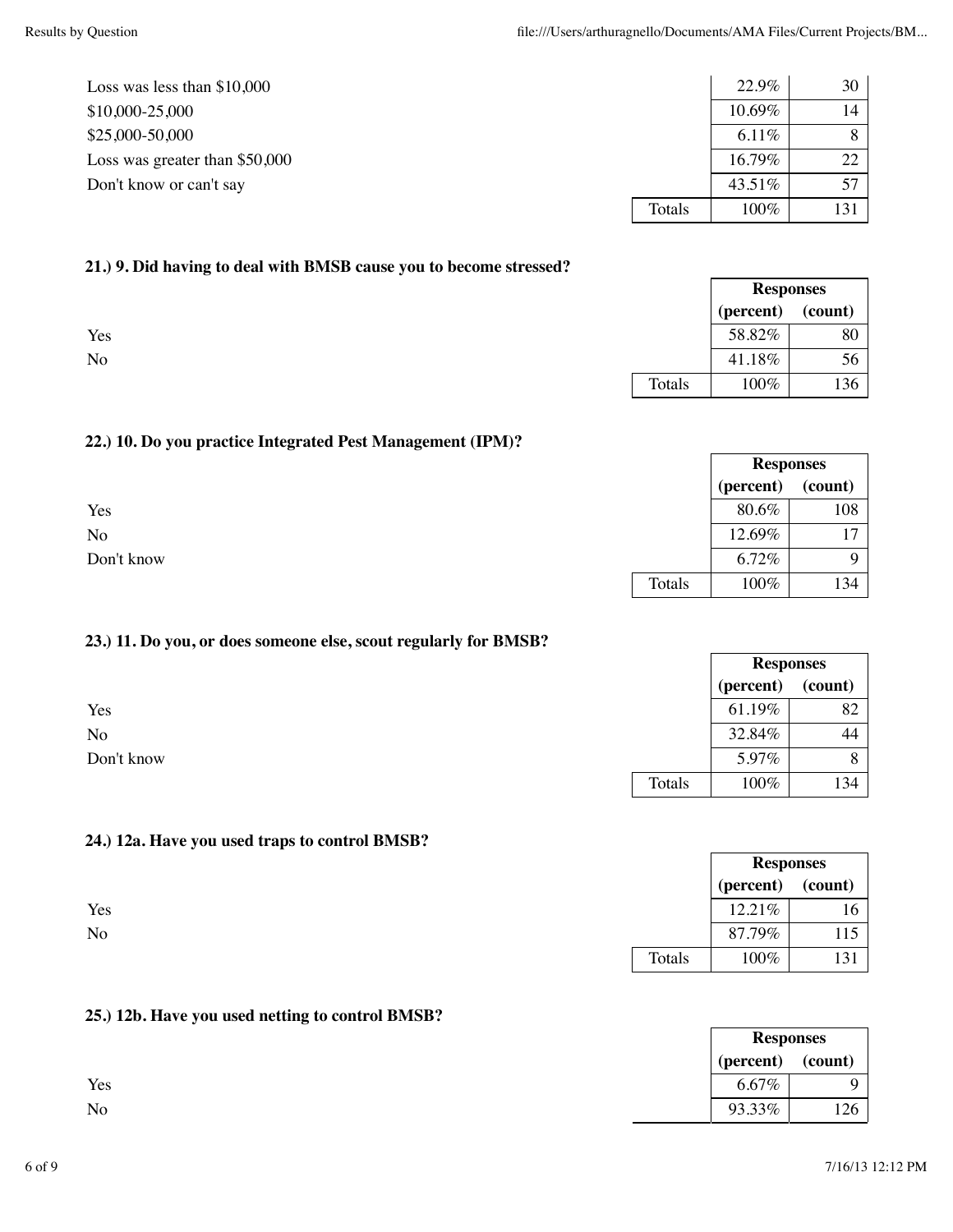$\Gamma$ 

Г

| $100\%$<br>Totals |
|-------------------|
|-------------------|

**Responses**

#### **26.) 12c. Have you used biological controls to control BMSB?**

|     |        | ---------- |         |
|-----|--------|------------|---------|
|     |        | (percent)  | (count) |
| Yes |        | 10.61%     | 14      |
| No  |        | 89.39%     | 118     |
|     | Totals | 100%       | 132     |

#### **27.) 12d. Have you used sprays to control BMSB?**

|     |        | <b>Responses</b> |         |
|-----|--------|------------------|---------|
|     |        | (percent)        | (count) |
| Yes |        | 60.61%           | 80      |
| No  |        | 39.39%           | 52      |
|     | Totals | 100%             | 132     |

#### **28.) 13. Have you or someone on your farm sprayed an insecticide specifically targeted on BMSB?**

|                      |        | <b>Responses</b> |         |
|----------------------|--------|------------------|---------|
|                      |        | (percent)        | (count) |
| Yes                  |        | 35.71%           | 50      |
| <b>No</b>            |        | 54.29%           | 76      |
| Don't work on a farm |        | 10%              | 14      |
|                      | Totals | 100%             | 140     |

#### **29.) 14. If yes, how many additional insecticide PRODUCTS were added to the regular spray schedule to control BMSB?**

|           |        | <b>Responses</b> |              |
|-----------|--------|------------------|--------------|
|           |        | (percent)        | (count)      |
| $1-2$     |        | 50%              | 33           |
| $3-4$     |        | 34.85%           | 23           |
| $5-6$     |        | 1.52%            |              |
| $7 - 8$   |        | 3.03%            | ◠            |
| 9 or more |        | 10.61%           | $\mathbf{r}$ |
|           | Totals | 100%             | 66           |

### **30.) 15. How many additional TIMES were pesticides sprayed on your crop for BMSB in the most recent season, regardless of the number of products in the tank?**

| <b>Responses</b> |           |
|------------------|-----------|
| (count)          | (percent) |
| ັ້               | 53.45%    |

 $\overline{\phantom{0}}$ 

 $\overline{\phantom{0}}$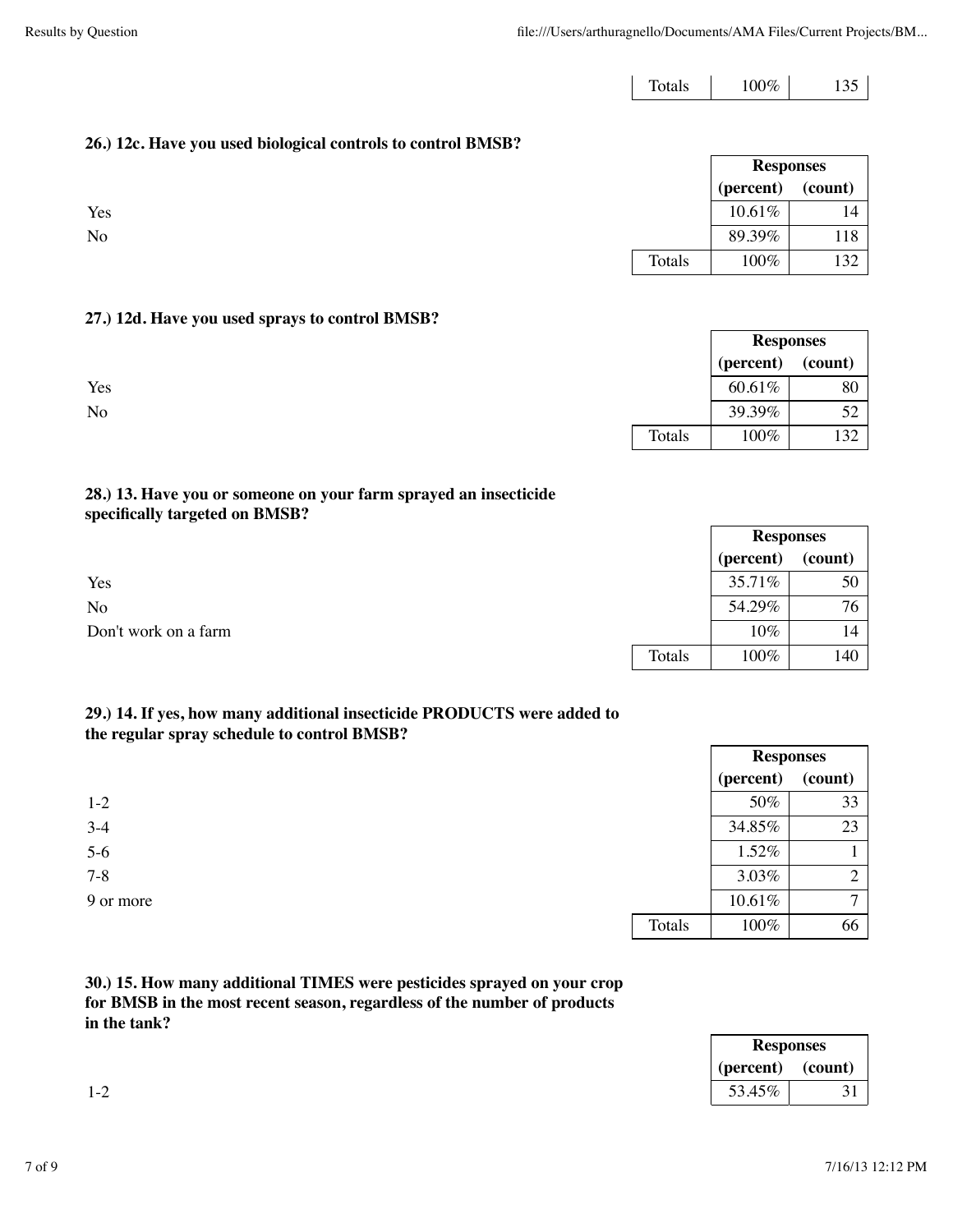| $3-4$     |        | 25.86% |    |
|-----------|--------|--------|----|
| $5-6$     |        | 5.17%  |    |
| $7 - 8$   |        | 3.45%  |    |
| 9 or more |        | 12.07% | −  |
|           | Totals | 100%   | 58 |

### **31.) 16. Has there been a change in the crops being grown, as a result of BMSB pressure?**

|                                                      |        | <b>Responses</b> |         |
|------------------------------------------------------|--------|------------------|---------|
|                                                      |        | (percent)        | (count) |
| Yes                                                  |        | 4.88%            |         |
| No                                                   |        | 75.61%           | 93      |
| Change is being considered for the future            |        | 9.76%            | 12      |
| Have discontinued growing the crops that got damaged |        | 0.81%            |         |
| Don't know                                           |        | 8.94%            |         |
|                                                      | Totals | 100%             | 123     |

#### **32.) 17a. From which in-person sources have you received the best BMSB information?**

|                                            |        | <b>Responses</b> |         |
|--------------------------------------------|--------|------------------|---------|
|                                            |        | (percent)        | (count) |
| This type of in-person meeting             |        | 14.39%           | 19      |
| University personnel (extension educators) |        | 18.18%           | 24      |
| Private consultants or other growers       |        | 11.36%           | 15      |
| 1 and 2                                    |        | 22.73%           | 30      |
| 1 and $3$                                  |        | 6.82%            | 9       |
| $2$ and $3$                                |        | 8.33%            | 11      |
| All of the above                           |        | 18.18%           | 24      |
|                                            | Totals | 100%             | 132     |

### **33.) 17b. From which of the following resources have you received the best BMSB information?**

|                                          |        | (percent) | (count) |
|------------------------------------------|--------|-----------|---------|
| CCE pamphlets, publications and websites |        | 34.13%    | 43      |
| Emails and email lists                   |        | $12.7\%$  | 16      |
| TV, Newspapers and trade magazines       |        | 7.14%     | 9       |
| 1 and $2$                                |        | 23.81%    | 30      |
| 1 and $3$                                |        | 7.14%     | 9       |
| 2 and 3                                  |        | 2.38%     | 3       |
| All of the above                         |        | $12.7\%$  | 16      |
|                                          | Totals | 100%      | 126     |

**Responses**